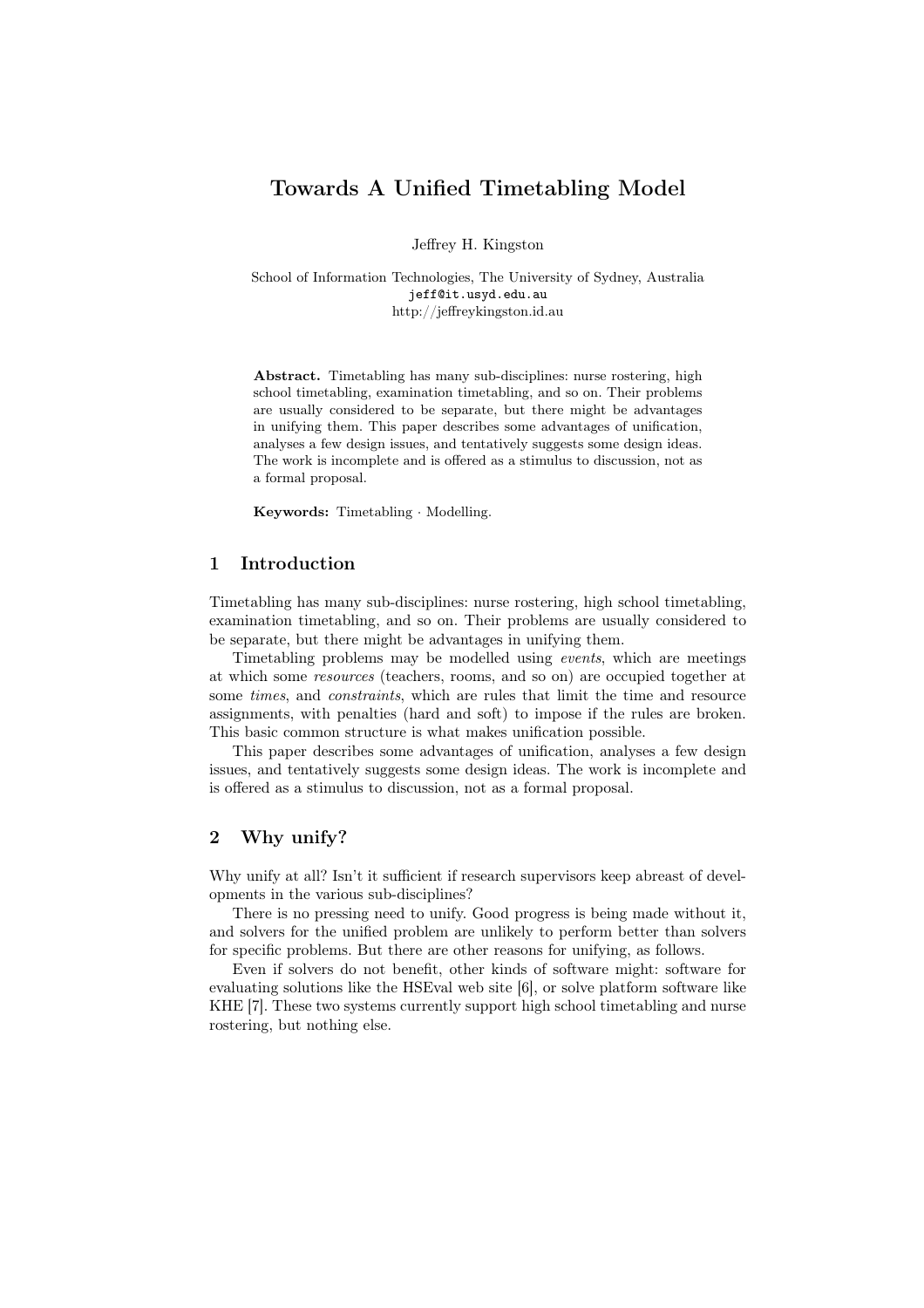#### 2 J. Kingston

Specification work done in one sub-discipline may be valuable in another. The XESTT nurse rostering model [10] was based on the XHSTT high school timetabling model [15]. It is argued below that UniTime [20], the leading university course timetabling model, would benefit from some XHSTT ideas.

Unification might also shed light on the scientific question of how related the sub-disciplines are. Student sectioning, for example, as found in universities and some high schools, seems to be different from everything else [8]. But is that really so? Such questions have little practical importance, but surely there is room in our discipline for some intellectual curiosity about them.

Perhaps the strongest reason concerns problems that fall outside, or span across, the usual categories: hospital problems other than nurse rostering, high schools whose senior students follow a university-style curriculum, and so on. These problems are widespread, but they are marginalised at present. A unified model would help to specify them and bring them into the mainstream.

Our main concern in this paper is with what might be called 'internal models': models concerned with precisely specifying instances, ready for solving. There are also 'external models', which express instances in terms that end users are familiar with. Conversion between external and internal is a significant issue that we do not address here; it is in practice aided by software, such as instance translators and interactive user interfaces.

## 3 Existing models

The author knows of no recent models that try to cover all or most sub-disciplines of timetabling. So this paper is inspired by analyses of several sub-disciplines and their leading models. These are the subject of this section.

Many years ago several authors designed unified timetabling models built on mathematical foundations, for example [5, 13]. This work proved to be useful only in showing what not to do. Its excessive generality was avoided in the following generation of models, many of which are discussed below. Although our proposal could be described as general because it spans multiple sub-disciplines, it is actually just as concrete as the models we'll discuss now.

High school timetabling was very fragmented for many years. Virtually no data was exchanged, at least at the international level, before the advent of XHSTT [15]. It improved the situation greatly, opening the way to the Third International Timetabling Competition [16], and also to the XHSTT-2014 data set [14], which contains real-world instances from many countries.

To this author, XHSTT's major choices still seem right ten years later. There are opportunities for increasing generality and reducing verbosity, but XHSTT's four-part structure (times, resources, events, and constraints) has worked well, and several specific ideas deserve to be passed on to new models: the resource concept (the old idea [1] that all entities that attend events, including teachers, rooms, nurses, and so on, are basically the same); the ability to define arbitrary sets of times and resources and use them in constraints; and the way that cost calculations are specified transparently and uniformly over all constraints.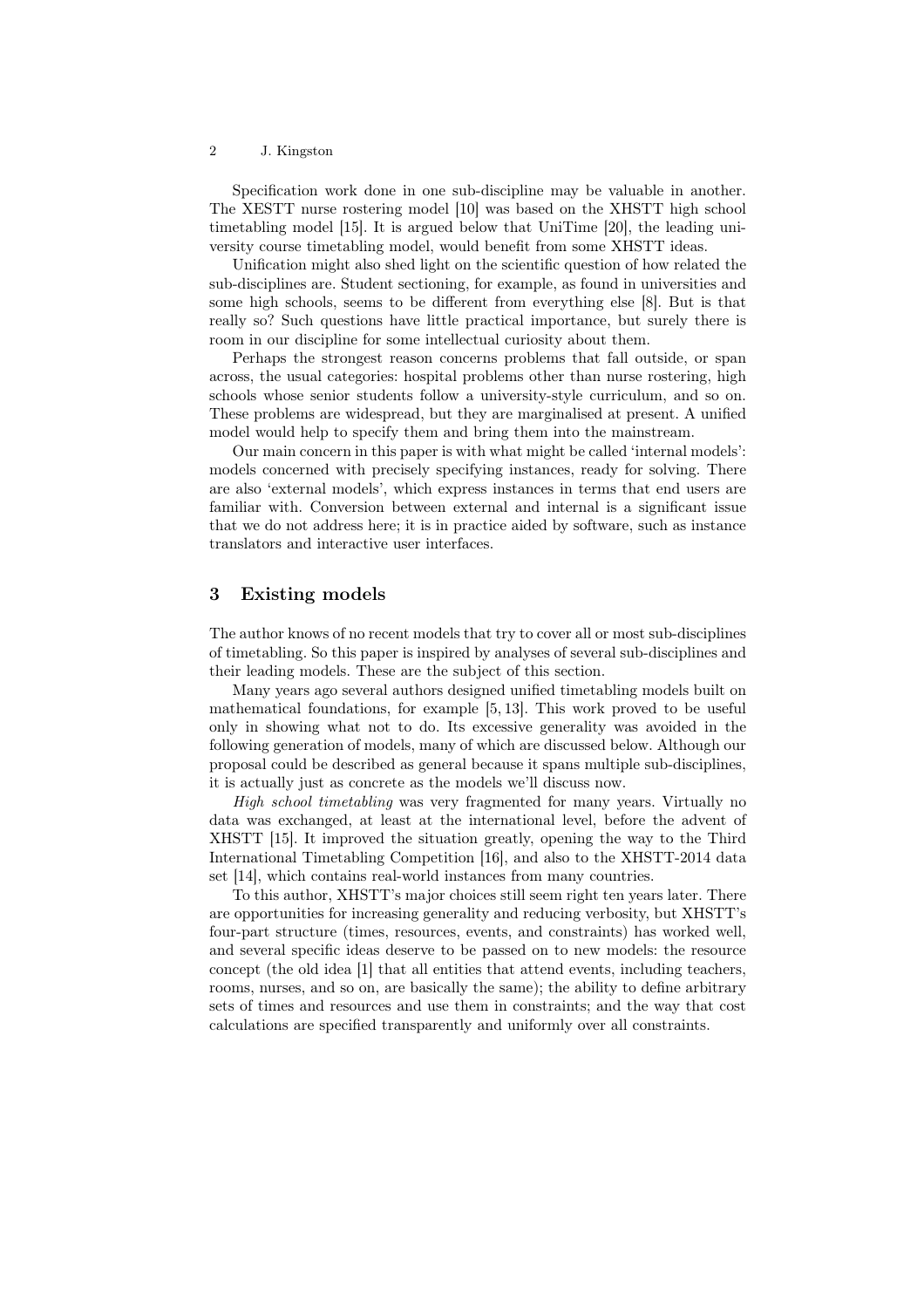Examination timetabling was the first sub-discipline to have a widely used model, the one for the Toronto instances [17, 18]. Its constraints are mainly local workload limits. It has been criticised for incompleteness (for example, it omits rooms). The more complete models that have emerged more recently have added features already found in other models, such as university course timetabling.

Nurse rostering has a solid history of modelling and data sharing. In fact, it arguably has too many models rather than too few. These models were analysed during the design of the XESTT nurse rostering format [10], which turned out to be XHSTT with some enhancements, including two new constraints. Some recently suggested nurse rostering constraints [4] are expressible in XESTT.

University course timetabling has only one widely cited model: UniTime. Its creators have investigated the requirements of many universities (at least ten [12]), and their current model seems to be close to complete. This author has used the UniTime university course timetabling model, version 2.4 [20] as his main source for university course timetabling, along with the closely related International Timetabling Competition 2019 (ITC2019) model [12].

University course timetabling has several challenging features. Its instances can be very large, with thousands of students, perhaps, each of whom needs an individual timetable that may vary from week to week. Then there is student sectioning, which can be more than assigning each student to one section of a course, since a course may have multiple configurations, each with a variety of parts (lectures, tutorials, and so on), logically related in various ways. Finally there are room capacity and walking time constraints.

Generalization would improve UniTime. Introducing the resource concept, and expressing the common parts of constraints uniformly, are two obvious steps. Arbitrary sets of times would also help: several of UniTime's 'group constraints' are identical except for the sets of times they apply to.

Sports scheduling needs one event for each fixture, holding two preassigned resources (the teams) and possibly a third one (the venue). The well-known travelling tournament problem [3] is precisely specified, but not very general. The only general model is the RobinX round-robin tournament model [19, 21]. Its creators say that it is based on analyses of many real-world tournaments.

RobinX defines 21 constraints. Some are familiar from other models. For example, there is a travel distance constraint like the university constraint on walking time. Others are more familiar than they seem. For example, RobinX schedules have a particular large-scale structure, such as *mirrored round-robin*. These are enforced by constraint SE2, which says that if one event is assigned a certain time, a corresponding event must be assigned a certain other time. This is similar to the nurse rostering 'complete weekends' constraint, which says that nurses who work on Saturday or Sunday must work on both days.

However, there are also constraints that do not seem to fit well with other models. Some RobinX constraints aim to produce a *fair* schedule: one which spreads defects evenly among the teams. The XHSTT approach to fairness is to specify an acceptable maximum number of defects and use a quadratic cost function to strongly penalize larger deviations. RobinX tries to minimize the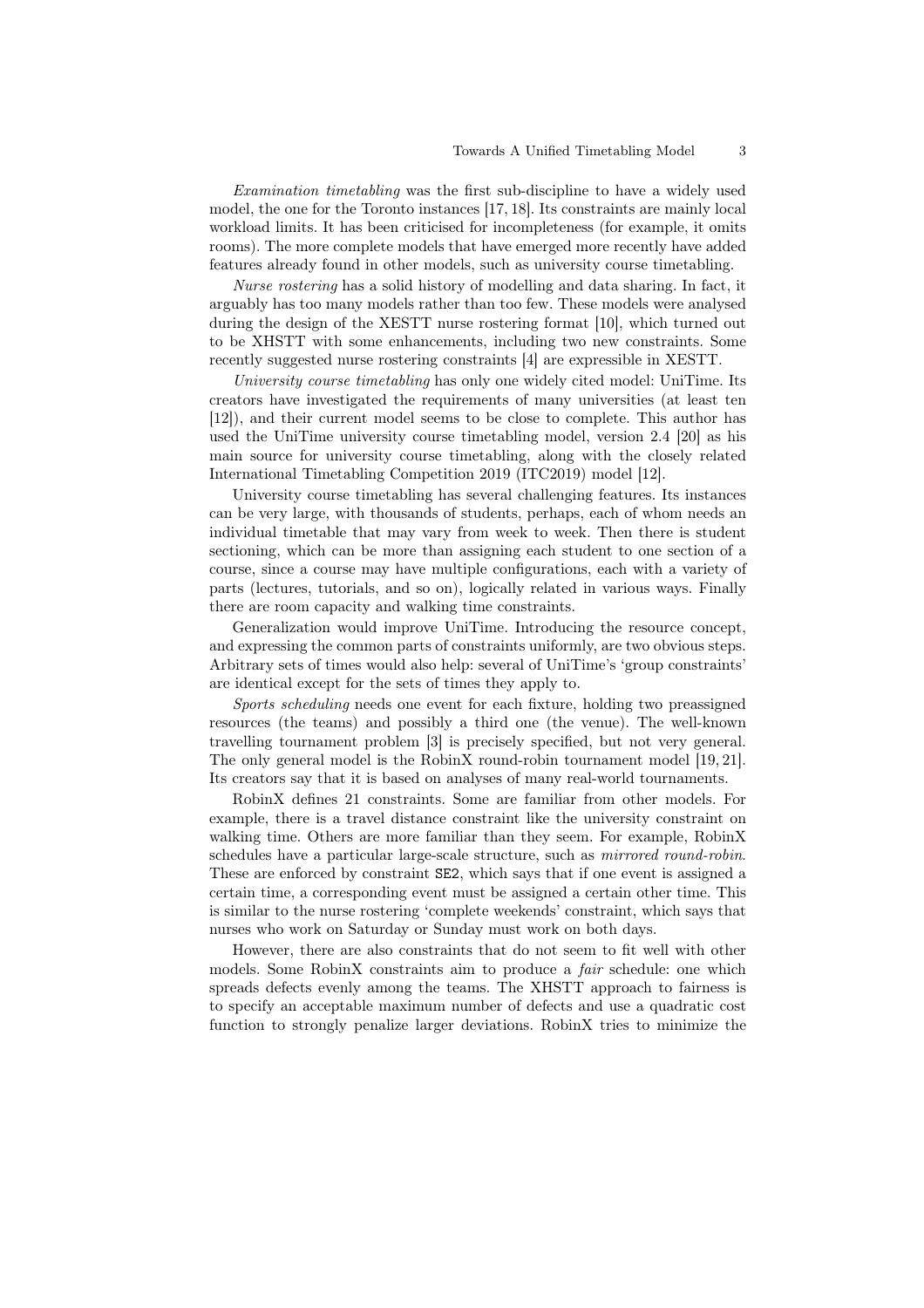#### 4 J. Kingston

maximum, over all pairs of teams, of the difference in value. And some RobinX constraints, notably CA5 and GA2, seem to be far removed from other models. Altogether, then, sports scheduling will seriously test a unification project—but it is important, for that very reason.

#### 4 Issues

This section discusses some issues raised by unification. The discussion often takes XHSTT as its starting point, but only because it is familiar, precisely specified, and already supports much of what is needed.

#### 4.1 Times

As mentioned, the various sub-disciplines have a basic similarity that makes unification possible. But they model time differently. High school timetabling has *periods*, which are disjoint time intervals. RobinX is much the same. Nurse rostering has shifts, which are longer intervals that may overlap. UniTime has hierarchically defined sets of intervals, such a '9-10am Monday, Wednesday, and Friday, starting in Week 2 of semester'. But still there is a basic similarity: all models deal with intervals, or finite sets of intervals, of real time.

What seems to be needed is a finite set of *times*, each representing a finite set of intervals of real time. Importantly, each event must choose its times from this finite set: no timetabling problem known to the author allows solutions to choose arbitrary time intervals. In this way, time is discretized.

There are implementation efficiency issues in calculating overlaps between times. UniTime addresses these issues by requiring the sets of intervals that can be times to have a regular hierarchical structure (same time each week, etc.). A general model should allow a time to represent an arbitrary finite set of intervals, but in a way that optimizes calculations involving regular structures. The author has designed a time model of this kind (unpublished). In this model, the hierarchy (semesters, weeks, days) is arbitrary and is defined within the instance, and one time is very like a finite set of UniTime times.

### 4.2 Resources

Resources are entities that attend events: teachers, rooms, nurses, and so on. XHSTT allows any number of resource types to be defined (Teacher, Room, and so on), along with any number of resources of each type. Arbitrary sets of resources, called resource groups, may be defined and used in constraints.

It seems to be necessary to add resource attributes, such as room capacity and location, since some constraints in models other than high school timetabling depend on them. XHSTT does not offer resource attributes, except membership in a resource group, which is equivalent to a Boolean attribute.

Some attributes can be simulated by constraints. For example, a teacher's workload limit is an attribute of the teacher, but it is expressed in XHSTT by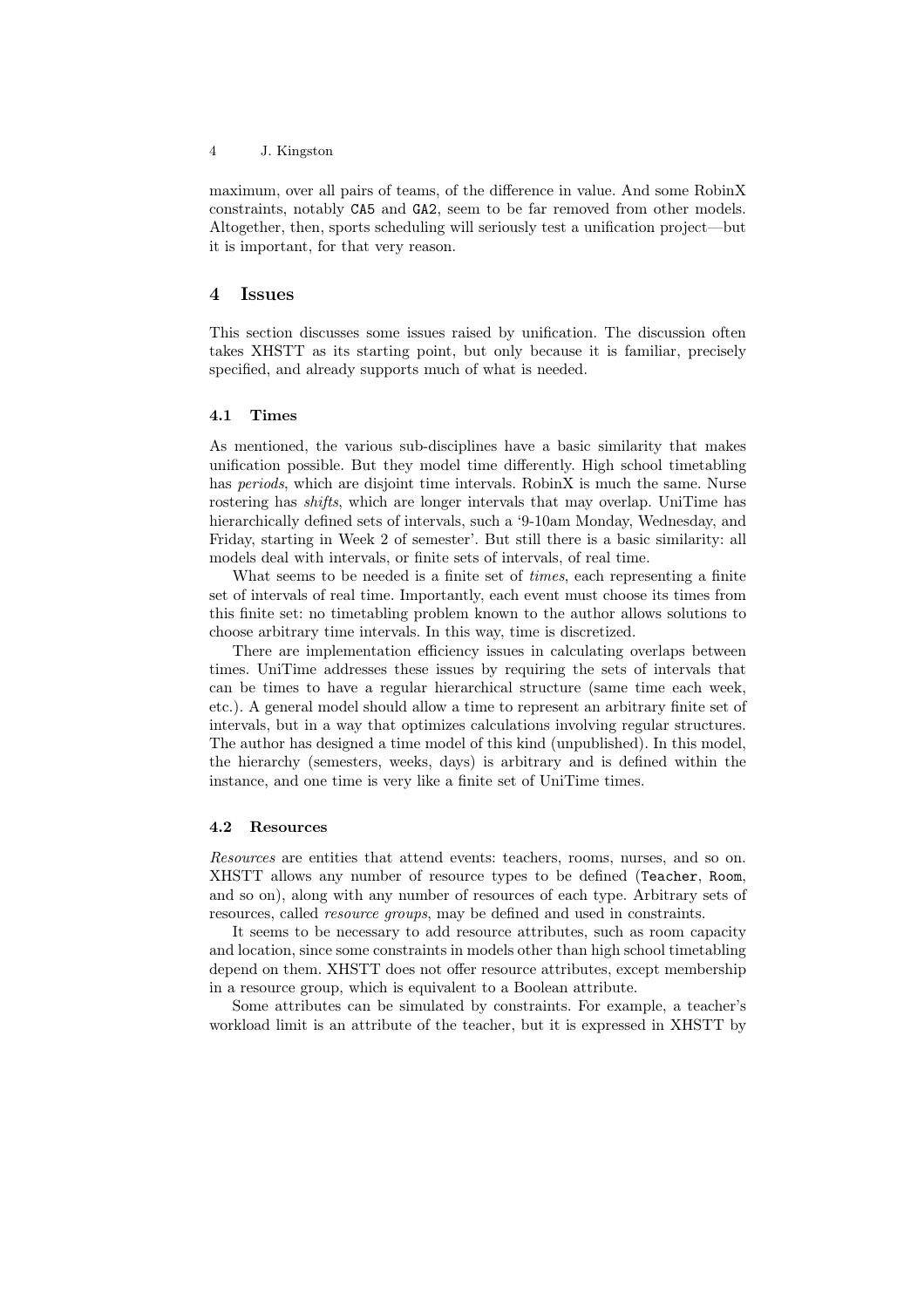the upper limit of a limit workload constraint that applies to the teacher. But even if this could be made to work in all cases, it is unnatural and can become very verbose. One would not want to add an entire constraint for each pair of rooms, for example, just to hold the walking time between them.

#### 4.3 Events

An event is a meeting between some resources at some times. The times and resources may be preassigned, or left to a solver to assign. We think of an event as a variable which may be assigned a set of times, but which also contains other variables called tasks, each of which may be assigned a set of resources.

An XHSTT task may be assigned only one resource, but problems other than high school timetabling need a more flexible design: a task that may be assigned several resources. Their number may be constrained but need not be fixed. This is the norm in nurse rostering, for the nurses assigned to a shift, and in university course timetabling, for the students assigned to a lecture.

There is a big difference between, say, a university course meeting at 9am on Mondays, Wednesdays, and Fridays, and a high school course meeting at 9am on Mondays, 11am on Wednesdays, and 3pm on Fridays. The university course meets at rigidly coupled times, so it could be represented by an event assigned a single time containing three intervals. The high school course meets at separately chosen times, so it must be represented by an event assigned three times, each containing one interval. Care is needed over resource stability: a course must be able to meet in different rooms at different times, if desired.

#### 4.4 Constraints

Similar constraints from different sub-disciplines should be merged into a single constraint (possibly generalized) in the unified model, where possible. Several familiar constraints are easily merged, including constraints that limit events and tasks to preferred times and resources, and constraints on resources that prohibit clashes, specify unavailable times, and impose workload limits.

Here is a deeper example. Consider a constraint that limits the length of sequences of consecutive free days, as is found in nurse rostering. This is based on a sequence of sets of tasks, one set for each day, containing the tasks that a given resource is assigned on that day. Maximal sequences of consecutive empty sets must be identified and the 'length' function applied to them.

Now consider a constraint that limits the number of idle times that a resource may have on one day (times when the resource is not busy, provided it is busy earlier and later in the day). Again, this is based on a sequence of sets of tasks, one for each time of the day, and again sequences of empty sets of tasks must be identified. The function is different (the total length of empty sequences not at the ends, rather than the length of each sequence taken separately), but the two constraints have the same underlying structure.

Or consider a nurse rostering constraint requiring at least one senior nurse to be on duty at 3pm. XESTT models this by a limit resources constraint, which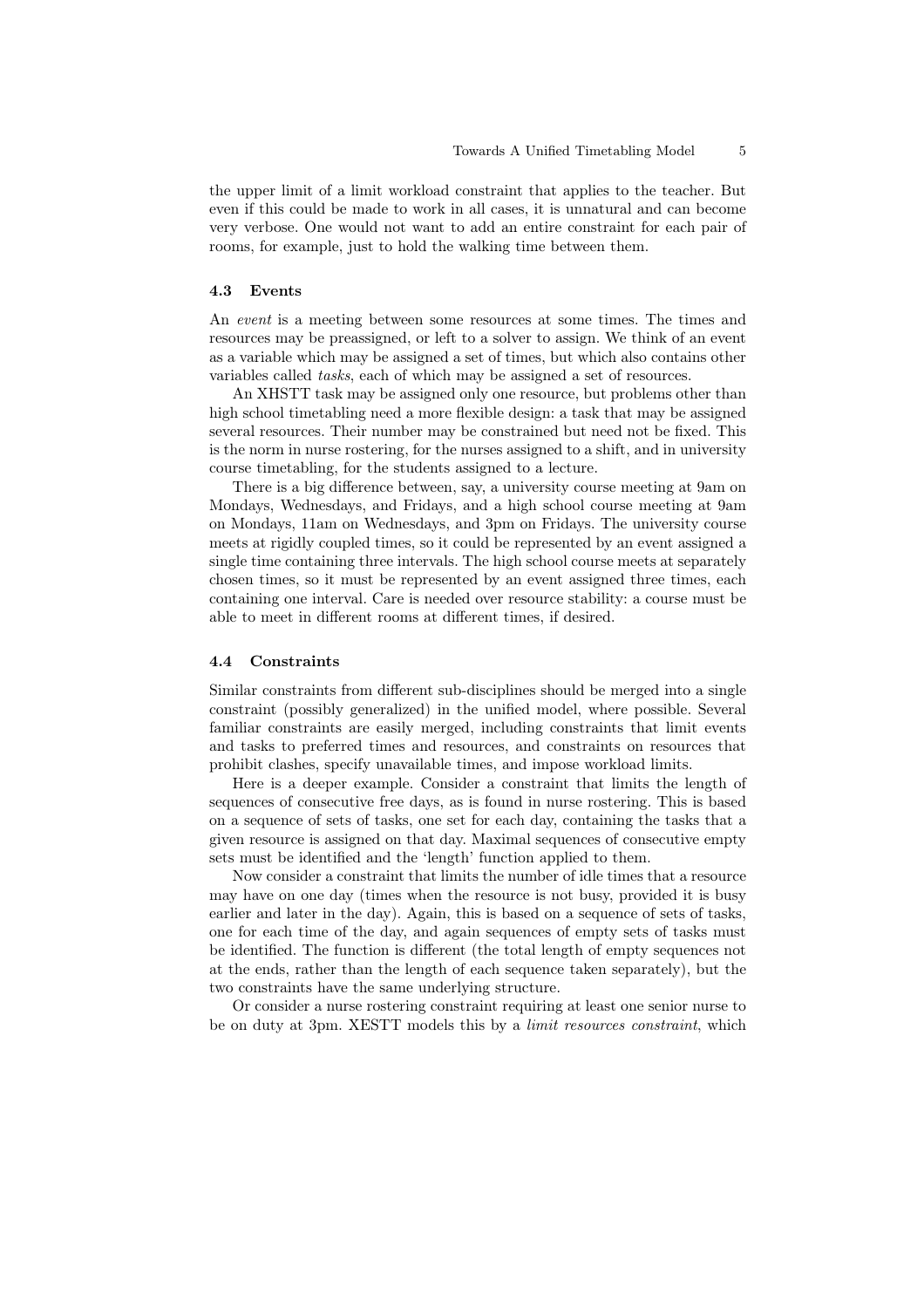#### 6 J. Kingston

takes some tasks and a set of resources, and imposes lower and upper limits on the number of assignments to the tasks of resources from the set. In the example, the tasks are all tasks running at 3pm (possibly from several shifts), the resources are all senior nurses, and there is a lower limit of 1.

This constraint can also be used to specify that a given university student should attend one of the laboratory sessions of a given course. The tasks are the student tasks of the course's laboratory events, the resources consist of just the given student, and there are lower and upper limits, both 1.

But however cleverly we find such connections between constraints, a serious problem remains. Several sub-disciplines have constraints that cannot be fitted to a general pattern, because they use functions, such as Pythagorean distance, or the RobinX fairness function, which are essentially arbitrary. When all of them meet in a unified model, the result might be chaos.

A possible way out is to provide a single, uniform method of selecting the tasks to which a constraint applies. This would select all tasks from a given set of tasks  $S$  which are assigned resources from a given set of resources  $R$  and lie in events assigned a time from a given set of times  $T$ . Then the only arbitrary aspect would be the function to apply to the selected tasks, which could be taken from a long fixed list: the number of tasks, their total duration in minutes, the walking time between their locations, and so on. The author has designed constraints of this kind (unpublished) which can express all of the constraints of all of the models described in Section 3. Arbitrarily complex constraint trees are included; they are needed for student sectioning.

#### 4.5 Reducing verbosity

It seems inevitable that a unified model will ultimately be expressed in XML. XML-based models are notorious for leading to large, verbose files.

One way to reduce verbosity is to reduce repetition. For example, XESTT allows a constraint to be defined for one day (or week etc.), and then annotated with 'and repeat this every day (or every week)'. This could be generalized to nested iterators ('for each resource  $r$  in set  $R$ , for each time  $t$  in set  $T, ...$ ').

Verbosity can also be reduced in a more local way. For example, XHSTT consumes a lot of space saying whether a constraint is hard or soft, what its weight is, and so on. All this could be replaced by a single string, for example

```
cost="count:2-5|s20"
```
which says (reading the bar as 'or else'), 'count (the number of tasks) must lie between 2 and 5, or else a soft cost equal to the distance from these limits times 20 is incurred'.

Lower and upper limits, like 2 and 5, appear in many XHSTT constraints but not all. It seems to be a good idea to give them to all constraints: it is more general and more uniform and creates no problems. It was pointed out long ago that limits on the measures of sets are basic in timetabling [11].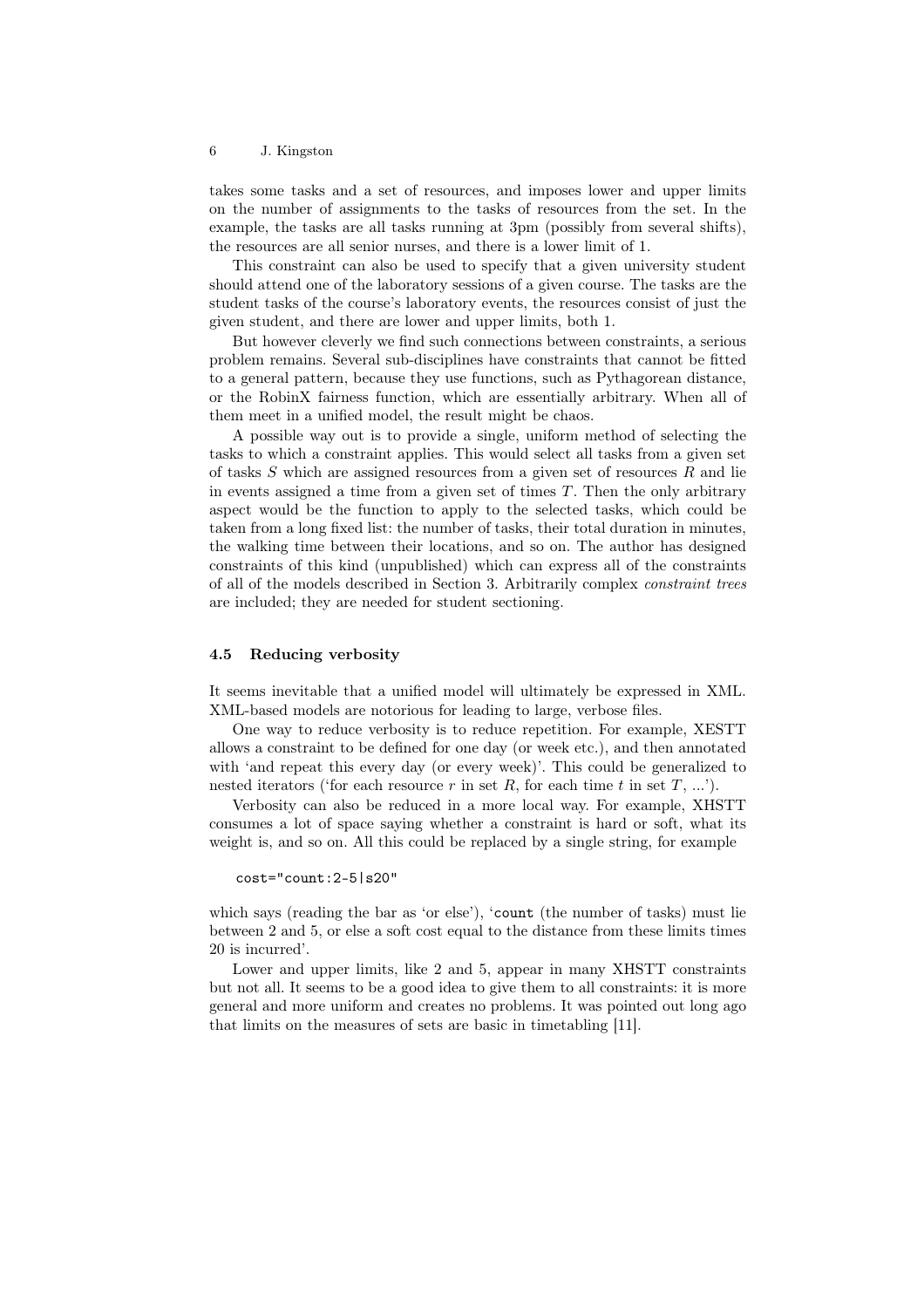# 5 Conclusion

This paper has offered some ideas for unifying the sub-disciplines of timetabling. Although the ideas are incomplete, the author hopes that they will stimulate interest in a field which does not really exist, but perhaps should.

# References

- 1. Appleby, J. S., Blake, D. V., Newman, E. A.: Techniques for producing school timetables on a computer and their application to other scheduling problems. The Computer Journal 3, 237–245 (1960)
- 2. Ceschia, S., Nguyen T. T. D., De Causmaecker, P., Haspeslagh, S., Schaerf, A.: Second international nurse rostering competition (INRC-II), problem description and rules. oRR abs/1501.04177 (2015). http://arxiv.org/abs/1501.04177.
- 3. Easton, K., Nemhauser, G., and Trick, M.: The traveling tournament problem description and benchmarks. In: Walsh, T. (ed.) Principles and Practice of Constraint Programming (CP 2001), 580–584, Springer, Berlin, Heidelberg (2001)
- 4. Gätner, J., Bohle, P., Arlinghaus, A., Schafhauser, W., Krennwallner, T., Widl, M.: Scheduling matters: some potential requirements for future rostering competitions from a practitionerâĂŹs view. In: PATAT 2018 (Twelfth international conference on the Practice and Theory of Automated Timetabling, Vienna, August 2018)
- 5. Kingston, J. H.: Modeling timetabling problems with STTL, Springer Lecture Notes in Computer Science 2079 309 (2001)
- 6. Kingston, J. H.: The HSEval High School Timetable Evaluator, http://jeffreykingston.id.au/cgi-bin/hseval.cgi (2010)
- 7. Kingston, J. H.: KHE web site, http://jeffreykingston.id.au/khe (2014)
- 8. Kingston, J. H.: Integrated student sectioning. In: PATAT 2014 (Tenth international conference on the Practice and Theory of Automated Timetabling, York, UK, August 2014, 489–492 (2014)
- 9. Kingston, J. H.: XESTT web site, http://jeffreykingston.id.au/xestt (2018)
- 10. Kingston, J. H.: A unified nurse rostering model based on XHSTT. In: PATAT 2018 (Twelfth international conference on the Practice and Theory of Automated Timetabling, Vienna, August 2018)
- 11. Kitagawa F., Ikeda, H.: An existential problem of a weight-controlled subset and its application to school timetable construction. Discrete Mathematics 72, 195–211 (1988)
- 12. Müller, T., Rudová, H., and Müllerová, Z.: University course timetabling and International Timetabling Competition 2019. In: PATAT 2018 (Twelfth international conference on the Practice and Theory of Automated Timetabling, Vienna, August 2018)
- 13. Ozcan, E.: Towards an XML based standard for Timetabling Problems: TTML. In: Multidisciplinary Scheduling: Theory and Applications, Springer Verlag 163 (24), May 2005
- 14. Post, G.: XHSTT web site, http://www.utwente.nl/ctit/hstt/ (2011)
- 15. Ahmadi, S., Daskalaki, S., Kingston, J. H., Kyngäs, J., Nurmi, C., Post, G., Ranson, D., Ruizenaar, H.: An XML format for benchmarks in high school timetabling. Annals of Operations Research 194, 385–397 (2012)